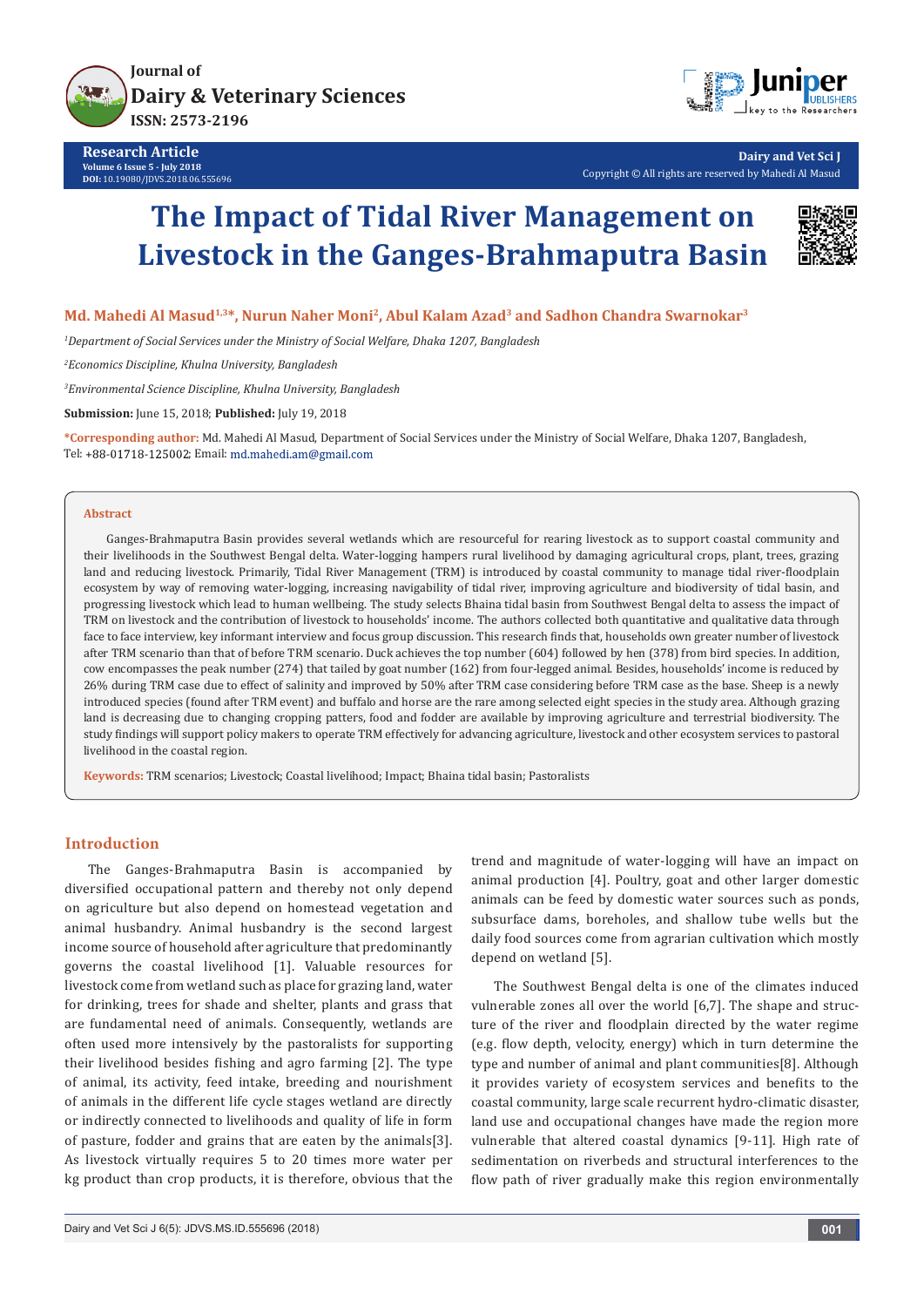stressed [12,13]. Hari-Teka River of this region carries a huge amount of sediment that silted on river bed and leads its tidal basin to water-logging by trapping monsoon rain fall inside the basin (natural depression). Therefore, Beel Bhaina (Beel is the local name of tidal basin), Beel Khukshia, Beel Kaderia, Beel Baruna, Beel Madhugram, Beel Singa etc. have been experiencing water-logging since mid-1980s by the consequences of coastal polders.

The resulted water-logging causes serious damage to agriculture, forestry, fisheries, physical infrastructures and thereby impact on livestock [14]. The area suffers from scarcity of pure drinking water, sanitation system and utility services, as well as squeezed educational and recreational facilities. These types of ecological and societal complexities affecting millions of people during the past two decades under the realm of employment, livelihoods and national economy [15]. Another study by Masud et al.[16] captures the impact of water-logging on biodiversity. It shows that water-logging reduces the number birds, fisheries and livestock as well as retard vegetation and plants growth in the study area. Climate change induced waterlogging and contamination of surface water, soil acidity and water salinity are the principle issues that have a serious and prolonged impact on specious diversity, rangeland and pasture productivity[17].

Tidal River Management (TRM) is a community-based water resource management technique, which is now frequently being practiced in the southwestern coastal region of Bangladesh [17- 20]. Their judgment is that if tidal flows can be allowed to enter inside the beel, the navigability of the rivers will be restored, and sediment will accumulate inside the polders. As a result, the level of land of beels will rise and generate the enclosed beels free from water-logging while improve the environment by TRM [21]. Besides, the people must pass miserable life because not to introduce agriculture, damage homestead garden, reduce plants, trees, livestock and decline other livelihood options by saline intrusion during TRM period until the land raised enough as the tidal basin flooded two times in a day. Although TRM decreases ecosystem services only for tidal basin during implementation phase, it improves livelihoods by enlarging ecosystem services to the whole catchment area. Moreover, TRM explores an improved socio-agro-ecological system that supports agriculture, forestry, fisheries livestock and other income generating sources to the tidal basin after ending its operation.

Hence, the tidal river-floodplain system and its ecological environment and human wellbeing thereafter are closely interlinked, which has again been aggravated by structural intervention processes [13,20,22]. In addition, coastal people choice TRM option (has already been implemented) at Beel Kaderia (1997-2001), East Beel Khukshia (2007-2013) and Beel Kaderia (2002-2005) under Hari-Teka tidal river basin to remove water-logging from floodplain, raise beel by managing sediment and develop drainage capacity of the tidal river as to improve their livelihoods and household's income with offering more ecosystem services. The proper interaction between land

and water for allocating rights to use land and water resources concerned with pastoral livelihood, leading protection of crops, trees, settlements and other resources make coastal people to involve livestock rearing with high magnitude and other income generating activities [23]. TRM formulates the management of tidal river-floodplain ecosystem to support livestock with grazing land, fodder and usable water in the coastal region. The study selects Bhaina tidal basin of Southwest Bengal delta from Ganges-Brahmaputra floodplain to identify the impact of TRM on livestock. It attempts to assess the impact of TRM on livestock and its contribution to household's income considering 3 scenarios of TRM (before TRM, during TRM and after TRM).

#### **Actors Involvement in TRM**

TRM is needed to improve the water and sediment regime with a view to keeping them functioning by flushing the sediment inside the depressed tidal basin. In general, the government authority Bangladesh Water Development Board (BWDB for structural support of TRM operation), Center for Environment and Geographic Information Services (CEGIS for mapping and evaluating TRM), Institute of Water Modeling (IWM for monitoring hydro-morphological change of tidal basin and tidal river during TRM) Local Government and Engineering Department (LGED for providing different service facilities), local government (for supporting compensation), GOs and NGOs (for monitoring and supporting the general people) and the community (to raise their voice against corruption, mismanagement for proper functioning) are the main actors engaged in TRM of a region[24]. Since TRM comes from the civil society as a community initiative to control the natural flow of river water, let the sediment inside the tidal basin and removing the water-logging problem but there are no active authorities here. The major decision comes from the community level to induce sediment inside the beels through cut point. Besides, there are some community-based organizations (CBOs) in the locality named "Krishok Songram Somitty", "Water Management Committee", "Pani Committee" and "Beel Management Committee" etc. and it needs strong coordination among GOs, NGOs and CBOs to get substantial benefits from TRM.

#### **Research Gap**

There are several researches in the contemporary literature which deal with the mechanism, characteristics, operating options, conflicts, consequences and sustainability impact of TRM on coastal livelihood have been conducted in the study area[25-27]. Furthermore, they relate TRM to climate change adaptation, agriculture, fisheries, food security, biodiversity, disaster management, sustainable livelihood and coastal zone management. For this reason, the study finds out the following research gaps are as mentioned-They do not capture the impact of TRM on livestock regarding three events of TRM.The contribution of livestock to household's income is not exhibited.

#### **Objectives of the Study**

This paper fixes the following objectives to fill out the research gaps.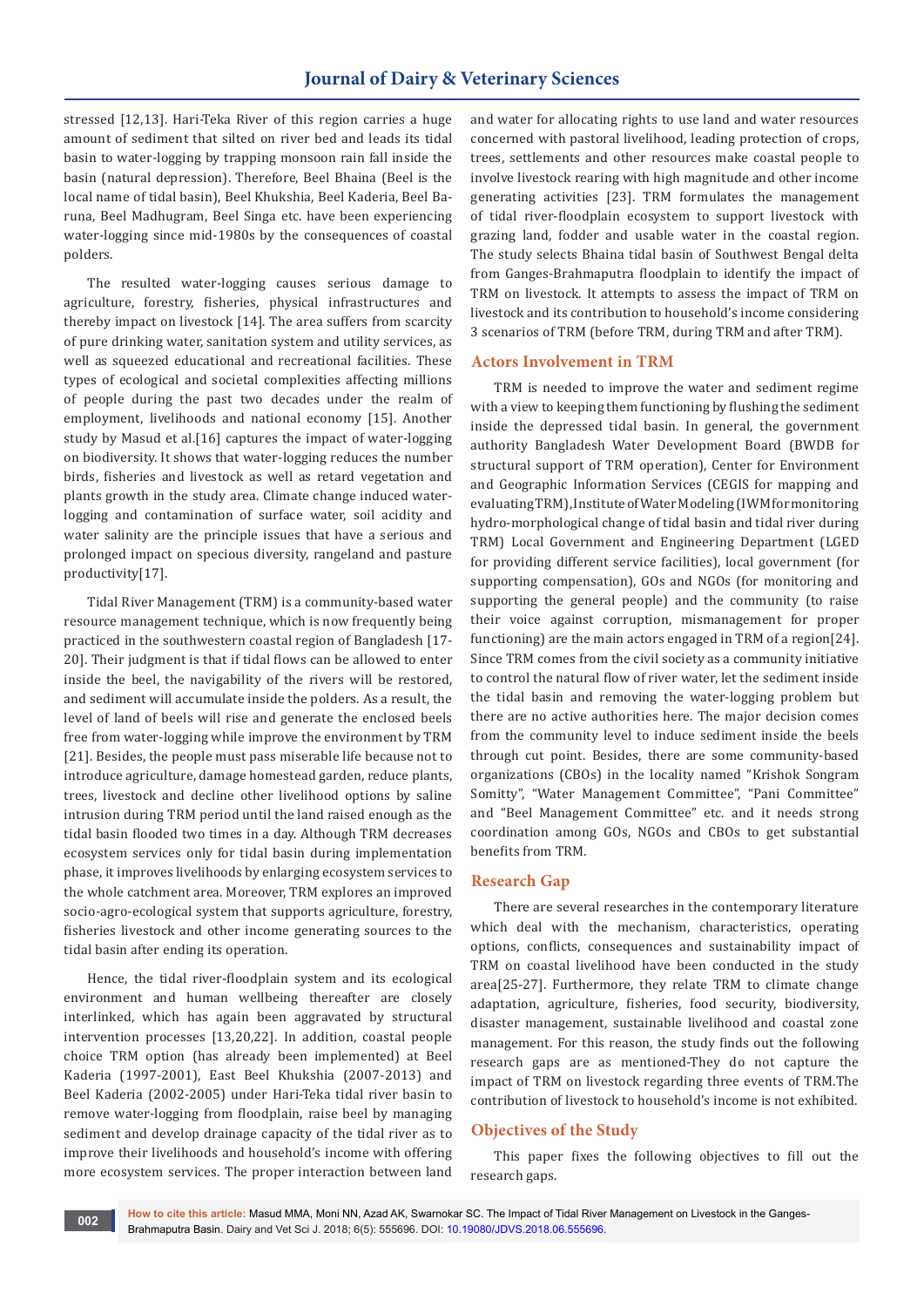a. To assess the impact of TRM on livestock.

b. To measure the contribution of livestock to household's income and

c. To analyze the effect of salinity on livestock at village level during TRM operation.

# **Materials and Methods**

## **Selection of the Study Area**

The study selects three adjacent villages of Bhaina tidal basin

purposively, which are affected with salinity in varying degree during TRM implementation phase. These three villages are situated in Keshabpur sub-district under Jessore district (Figure 1). To make a comparison of the effect on livestock during TRM implementation phase, the study selects Sholgatia village of Dumuria sub-district under Khulna district, which has not been affected with salinity intrusion. It is fact that this village is far from the tidal basin and has no tidal effect to this village during TRM operation.



Figure 1 exhibits Map of TRM beels (Beel Bhaina, East Beel Khukshia and Beel Kaderia) and Beel Dakatia where TRM has been implemented through Hari-Teka River from 1997 to 2013 and Hamkura River from 1991 to 1994 respectively under Southwest region of Bangladesh.

#### **Data Sources**

This study collects primary data from interview schedule technique, Key Informant Interview (KII) and Focus Group Discussion (FGD) technique. In addition, secondary data are gathered from reports of government- and non-government organizations as well as from published journal articles.

#### **Sample Size Determination**

Farmers who bearing more than 60 years old and have less than 200 decimals of cultivable land at Bhaina tidal basin are the target population in this study. The sample unit is the households, who are considered for primary data collection. Field survey shows that on an average 75% of the households in the studied villages comprise less than 200 decimals of cultivable land. The sample size (n) is determined by following the equation given by Kothari (2004).

$$
n = (z2 pqN)/(e2 (N-1) + z2 pq) \cdots (1)
$$

Where, z = the value of standard variate at a given confidence level (for 95% confidence level, z is 1.96);p = sample proportion (for 10% household, p is 0.1);  $q = 1 - p$  (q is 0.9); N = population size of the village; e = acceptance error (within 5% true value, e is 0.05).

This paper follows stratified random sampling to select households for interview schedules. It includes 115 households from target households. Table 1 provides sample size distribution of several villages at Bhaina tidal basin. It involves the maximum 50 households from Agarhati village and the minimum 17 households from Duhuri village. Besides, farmers are in the focus point for FGD. Members of the beel management committee, people's representative of local government, teachers, agrobusiness men and other local elites who have good knowledge about Beel Bhaina are identified for KII. The study comprises 5 FGD and 8 KII at Bhaina tidal basin.

|  | <b>Table 1: Distribution of Sample.</b> |  |
|--|-----------------------------------------|--|
|--|-----------------------------------------|--|

| Name of the<br><b>Village</b> | <b>Total</b><br><b>Households</b> | <b>Target</b><br><b>Households</b> | <b>Sample Size</b> |
|-------------------------------|-----------------------------------|------------------------------------|--------------------|
| Sholgatia                     | 160                               | 120                                | 20                 |
| Duhuri                        | 132                               | 100                                | 17                 |
| Sarutia                       | 220<br>165                        |                                    | 28                 |
| Agarhati                      | 400                               | 300                                | 50                 |
|                               | <b>Total Sample Size</b>          | 115                                |                    |

#### **Analytical Tools and Technique**

With a view to capturing the impact of TRM on livestock, present study considers three scenarios of TRM. Following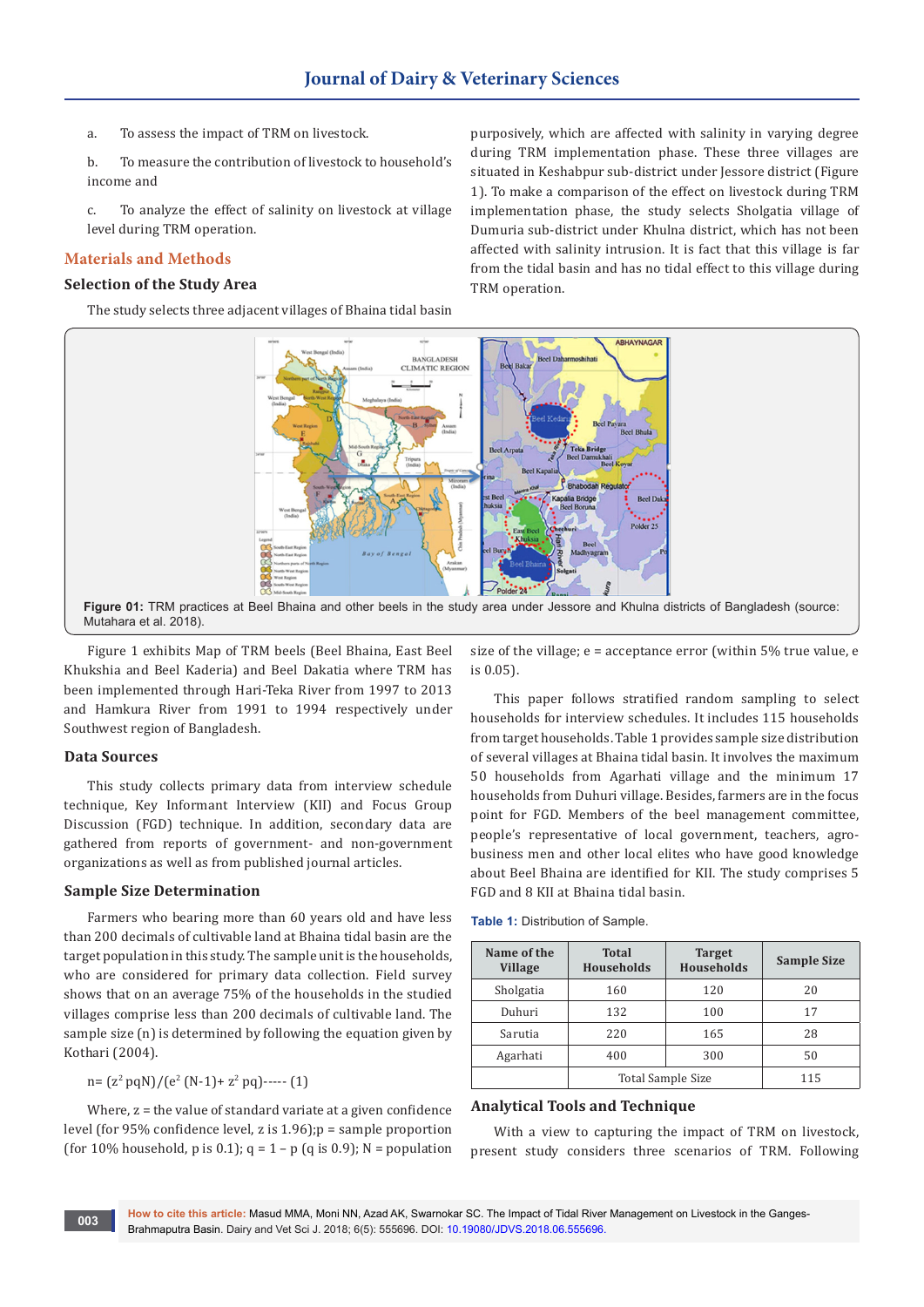subsections make a temporal analysis about the impact of TRM on livestock. Before TRM implies the time when water-logging has not been appeared in the area as the cause of human suffering. It was the normal period when people of the area did not feel the urgency of implementing TRM. It was the time from 1960s to early 1980s (without water-logging) and mid-1980s to 1996 (with water-logging) for this tidal basin. During TRM implies the time when TRM was being implemented. It was from 1997 to 2001 for this area. This phase is again characterized by inter temporal component about salinity intrusion. Field survey shows that salinity intrusion is a major factor determining the impact of TRM on livestock during implementation phase. This is due to the reason that salinity affects different area by different degrees depending on the location of the village and proximity of that village to the tidal river. After TRM period starts from the time when the implementation of TRM has been completed; from 2002 to 2016. Following sub-sections will address the impact of TRM on livestock regarding different scenarios of TRM.

Present study captures the impact of TRM on livestock holding in terms of number and percentage. It includes 8 main species of livestock i.e. hen, duck and goose (3 bird animals) and goat, sheep, cow, buffalo and horse (5 four legged animals) of the Southwest delta of Bangladesh. Field level data on the number of livestock has been collected for the assessment of impact. This paper involves five-pointscale (disagree, strongly disagree, neutral/no comments, agree and strongly agree) to extract opinion form farmers in FGD regarding qualitative data. It collects data on grazing land, fodder, soil quality and water quality relation with salinity etc. from FGD.The underlying reasons behind the changes in the livestock have also been analyzed in this study.

## **Result and Discussion**

# **Assessing the Impact of TRM on Livestock in the Tidal Basin**

Local people in Bhaina tidal basin introduced TRM as an indigenous and eco-friendly technique during the period of 1997-2001. Lives and livelihoods of the people dependent on Bhaina tidal basin have changed greatly due to implementation of TRM. Field survey shows that impacts of TRM in the study area are dynamic, which links peoples' lives and livelihoods with three different scenarios of TRM. TRM, in that area was basically implemented with a view to solving water-logging problem in the tidal basin and removing drainage congestion of the Hari River[28,29]. TRM connects the rivers with tidal basin through different connecting channels, which allows the river water coming into and coming out from the tidal basin two times per day. This process not only allows depositing sediments in the tidal basin, but also increases river's water reservation capacity and navigability.

During TRM implementation period, this technique is supposed to alter the livestock of the tidal basin. These changes have been more profound in an open TRM, which has been followed by Bhaina tidal basin. Under the open TRM, village

protection dam was not built in the area, which allowed intruding saline water even into the homestead land. Intrusion of saline water both in the tidal basin and the homestead land changed the structure of household production for basic sustenance and access to cash income through altering the access to rearing livestock. During TRM implementation phase, people in the adjacent locality of Bhaina tidal basin captured its' impact in terms of reduced access to livestock, fisheries, and fruit and timber trees, which generally are the sources of household production and cash income. It is important to mention that people enjoyed a reliable access to the household production and cash income during 1980s, which was the normal time before water logging appears in this tidal basin. However, the cost incurred by the people during TRM implementation phase must be outweighed by the increased benefits obtained by them after TRM implementation phase. Against this backdrop, this research attempts to make a comparison among three different scenarios of TRM with reference to its' impact on livestock in the adjacent villages of Bhaina tidal basin.

Table 2 shows changes in the number of livestock in different scenarios of TRM. Except sheep, all other varieties of livestock have reduced at different rates during TRM implementation phase, but again increased after TRM phase. Quantity of livestock increases even more than before TRM phase, which may be the manifestation of comparatively better living standard after TRM implementation phase.

**Table 2:** The total number of livestock in different TRM at Bhaina tidal basin.

| <b>Different</b><br><b>TRM</b> | Hen      | Duck   | Goose    | Goat     | <b>Sheep</b> | Cow      |  |
|--------------------------------|----------|--------|----------|----------|--------------|----------|--|
| Before TRM                     | 209      | 469    | 17       | 96       | 6            | 188      |  |
| During TRM                     | 135      | 237    | 13       | 71       | 9            | 145      |  |
|                                | $(-35%)$ | $-49%$ | $(-24%)$ | $(-26%)$ | $(+50\%)$    | $(-23%)$ |  |
| After TRM                      | 378      | 604    | 23       | 162      | 24           | 274      |  |
|                                | $(+81%)$ | $+57%$ | $(+35%)$ | $(+69%)$ | $(+300\%)$   | $(+46%)$ |  |

N.B.: Changes are calculated considering 'before TRM' situation as the base.

In every case, the number of livestock is declined except sheep during TRM event regarding before TRM event. It is increased by 50% and proves that salinity has no negative effect on sheep production. The highest 49% is decreased for duck at this time. Buffalo and horse are not found in the study area. Duck and cow were more popular livestock than hen and goat. Besides, pet animals- cats and dogs were declined more than 50% during TRM but increased by more than 20% after TRM. For bird animals, duck reaches the top number (604) which followed by hen number (378). In addition, for four legged animals, cow extends the peak number (274) that followed by goat number (162) after TRM scenario comparing to before TRM scenario. He is progressed by 81% and goat is advanced by 69% respectively for bird animals and four legged animals after TRM phase considering before TRM phase.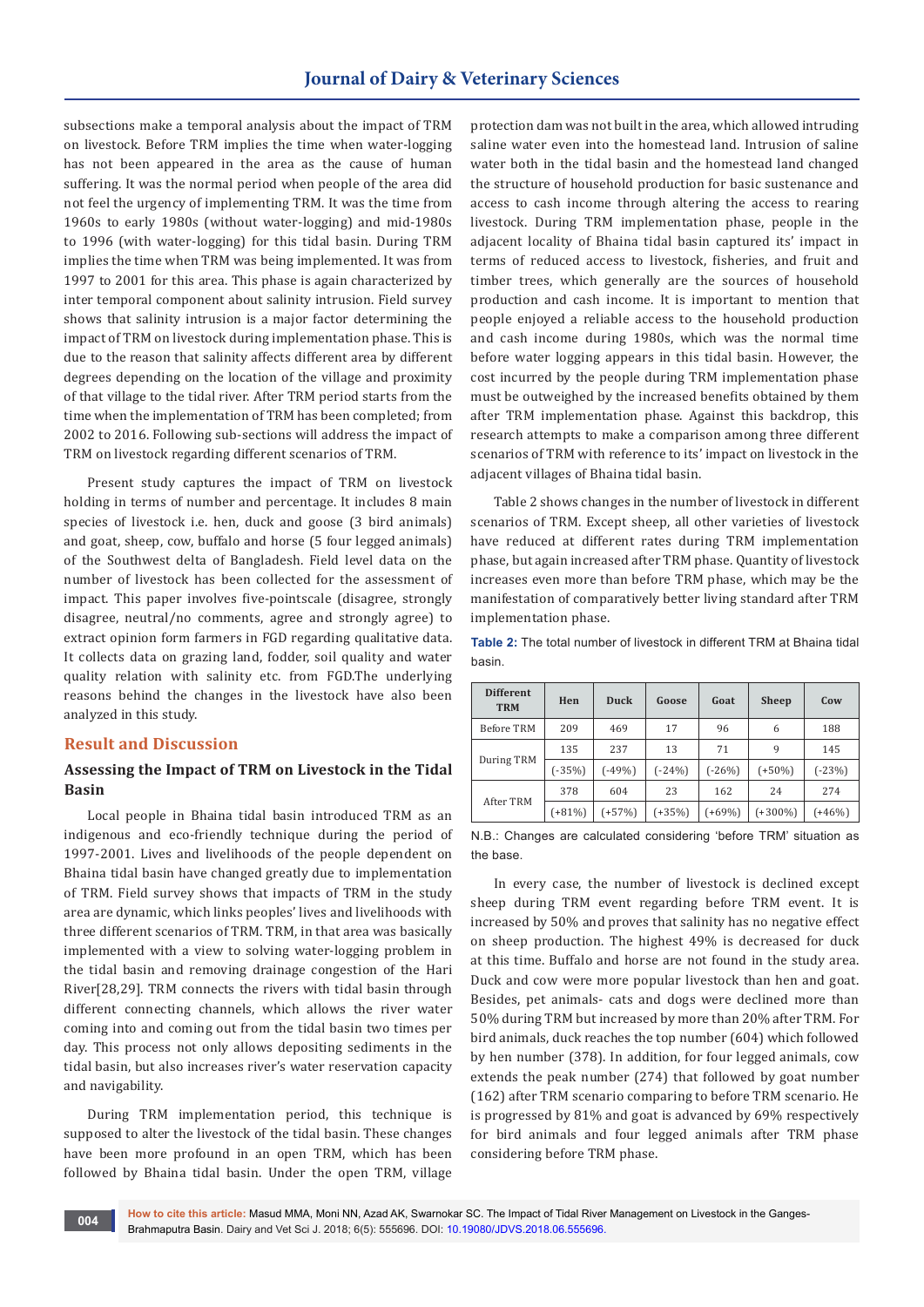Figure 2 includes the opinion of respondents at five-point scale from focus group discussion for the statement that 'reduces of grazing land' and 'availability of fodder' for comparing after TRM event to before TRM event. It exhibits that 20% respondents are strongly agree, 60% respondents are agreed, and 20%

respondents have no comments for the statement 'reduces of grazing land' at Beel Bhaina. Besides, 80% respondents are strongly agreed, and 20% respondents are agreed for the statement 'availability of fodder' at Bhaina tidal basin.



Grazing land reduction is alarming for pastoral livelihood though fodder is available for livestock in this area. An intensive change in agricultural pattern has been happened after TRM phase as compare to before TRM phase. Paddy lands are converted in to fish farms as farmers wish to get more financial benefits. Aus (pre-monsoonal variety of paddy) and Aman (monsoonal variety of paddy) are rarely found except Boro (post monsoonal variety of paddy). There is no fallow land and fish is cultivated all over the year. Therefore, grazing land is decayed largely in the Bhaina tidal basin after TRM implementation phase. Besides, double crops are introduced in the land at the same time i.e. fish with vegetables and paddy with vegetables. Vegetables are grown on the Veri (high land is surrounded of the farm) and fish/paddy is cultivated in the main land of the farm. Sometimes, there are no vegetables on the Veri where grass, plants and other herbs are grown naturally. For this reason, fodder is available in the Beel.

## **Measuring the Contribution of Livestock to Households' Income**

| <b>Different</b><br><b>TRM</b> | Hen      | Duck     | Goose    | Goat     | <b>Sheep</b> | Cow      |
|--------------------------------|----------|----------|----------|----------|--------------|----------|
| <b>Before</b><br>TRM           | 10450    | 23450    | 1700     | 28800    | 1800         | 188000   |
| During<br><b>TRM</b>           | 6750     | 11850    | 1300     | 21300    | 2700         | 145000   |
|                                | $(-35%)$ | $(-49%)$ | $(-24%)$ | $(-26%)$ | $(+50\%)$    | $(-23%)$ |
| After<br>TRM                   | 18900    | 30200    | 2300     | 48600    | 7200         | 274000   |
|                                | $(+81%)$ | $(+29%)$ | $(+35%)$ | $(+69%)$ | $(+300\%)$   | $(+46%)$ |

**Table 3:** Monthly income of households generated from livestock.

NB: Changes are calculated considering 'before TRM' situation as the base.

Table 3 involves the amount of income generated from livestock by the households. Respondents in the study area make greater cash income after TRM implementation scenario than the other two scenarios of TRM. After TRM phase is associated with more favorable environmental condition for rearing and further investing in the livestock. Gross income from livestock increases

by 50 percent after TRM being implemented. Species specific increases range from 29% up to 300% in the study area. Greater increase captured in case of sheep although they are fewer in absolute number. Second highest increase in income comes from hen followed by goat, cow, goose and duck respectively. But during TRM phase, greater decrease in income captured in case of duck followed by hen, goat, goose and cow correspondingly.

### **Before TRM**

Present study measures the impact on number of and access to livestock resources. In this phase, people enjoyed easy access to livestock resources. Households owned sufficient number and diverse category of livestock. At that time, grazing land was available, which ensures sufficiency of food and fodder. People had cash money generating from livestock selling, which again became a source of investment in livestock resources.

### **During TRM**

This phase squeezed both the number and variety of livestock resources. This is due to the reason that TRM implementation phase reduced the availability of grazing land as agricultural land (Beel) and in many cases homestead lands were under waterlogged. This situation created the scarcity of fodder for livestock. Livelihood displacement by land inundation shrunk the opportunity to generate cash income from livestock selling and reduced the capacity to further invest in livestock at that phase.

## **After TRM**

After TRM implementation phase, increased productivity of both land and labor force creates favorable environment for livestock rearing as land are no more inundated and labor forces become employed within the local area. Increase in productivity enhances peoples' capacity to expand household production; greater amount of cash money holding enables the households to purchase and invest in increased number and variety of livestock. Figure 3 captures the total households' income from livestock for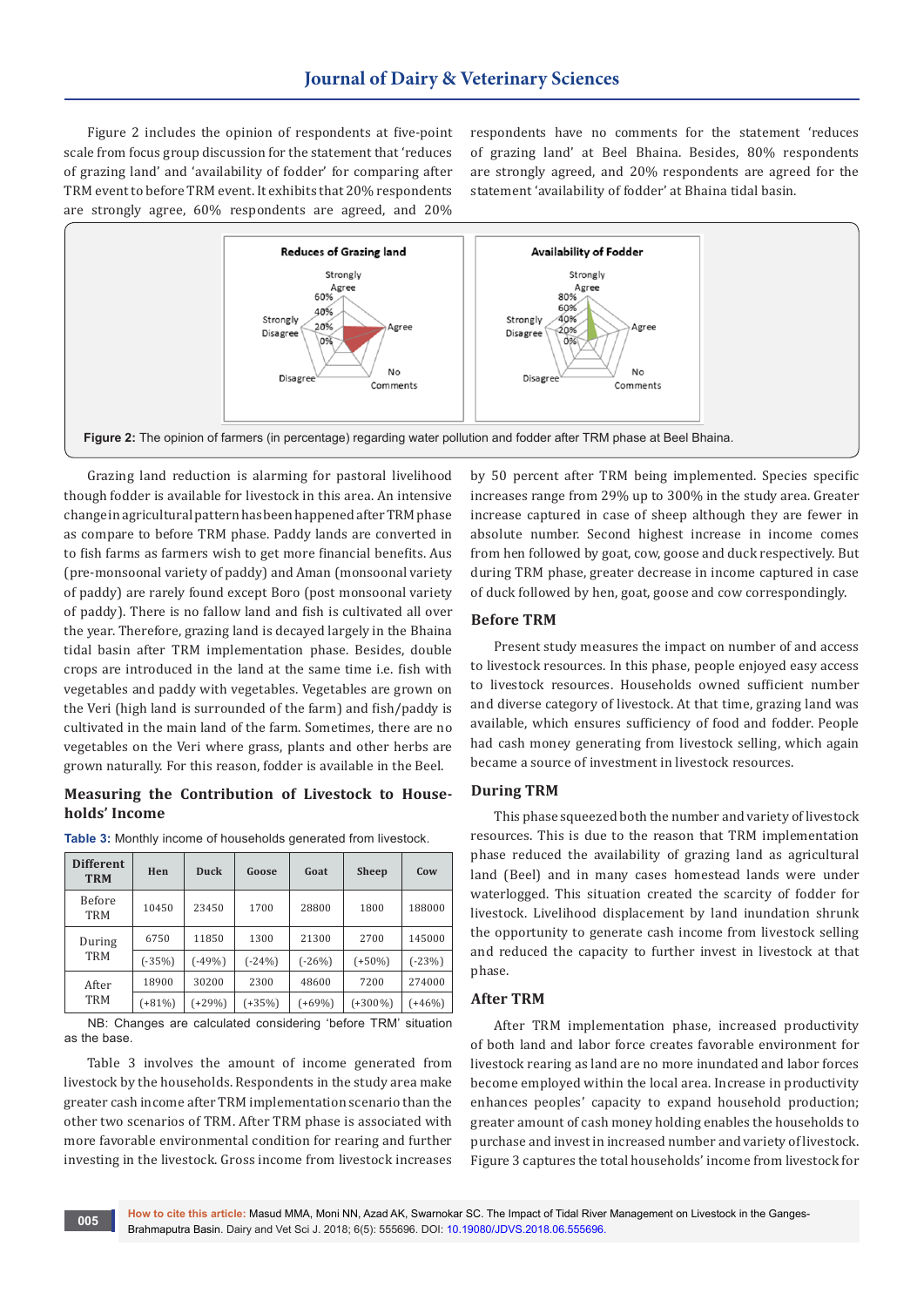before TRM, during TRM and after TRM scenarios at Bhaina tidal basin. It provides that households' income was reduced by 26% during TRM case and improved by 50% after TRM case in view of before TRM case.

Figure 4 comprises three main sources (i.e. agriculture, livestock and day labor) of household income of a poor farmer. It demonstrates that the contribution of livestock regarding households' income was dropped by 2% both for during TRM

and after TRM events. In addition, the role of agriculture (paddy, fisheries and vegetables are in together) to households' income was increased by 11% after TRM event regarding before TRM event. Besides, the support of day labor to household's income was reduced by 9% after TRM event comparing to before TRM event. Since households' income was progressed by 50% from livestock (Figure 3), as a source, the contribution of livestock to households' income was fall down by 2% after TRM event relating to before TRM event.





**Figure 4:** The contribution to the households' income of different sources (in percentage) for several TRM events at Beel Bhaina.

## **Capturing the Effect of Salinity on Livestock During TRM Implementation Phase**

To capture the effect on livestock during TRM implementation phase, the study selects three types of villages depending on the severity of salinity in the study area. Village wise salinity types are presented below: Sholgatia (Unaffected); Duhuri (Medium to Strong affected); Sarutia (Medium to Strong affected); Agarhati (Low to Medium affected). Except for Sholgatia village, salinity affects both soil and water quality in all other villages in the study. It has already mentioned that Beel Bhaina followed the open TRM system, under which no village protection dam was built surrounding the villages. For this reason, saline water intruded inside the locality of the adjacent Hari River. Therefore, the villages which situated close to the river have been affected by salinity with different degree. It is important to note that during TRM phase is characterized by decrease of all components of livestock except Sheep. Salinity intrusion remains an added

disadvantage for villages adjacent with the river because the rate of decrease of livestock is even more in these places. All the respondents in the studied villages acknowledged that salinity level has increased in both water and soil quality of the Beel, homestead land and of the pond (Figure 5).

Figure 5 involves five components (pond's water, beel's water, canal's water, homestead's soil and beel's soil) of environment in the context of effect of salinity during TRM operation phase. It extracts opinion from farmers for the statement 'increases of salinity' considering these five components. It illustrates that 100% respondents are strongly agree for the statement 'increases of salinity' during TRM scenario regarding before TRM scenario. Besides, 60% respondents are strongly agreed, and 40% respondents are agreed for the statement 'decreases water pollution' after TRM scenario concerning before and during TRM scenarios in the study area. These opinions follow the results of Table 2, the number and presence of livestock are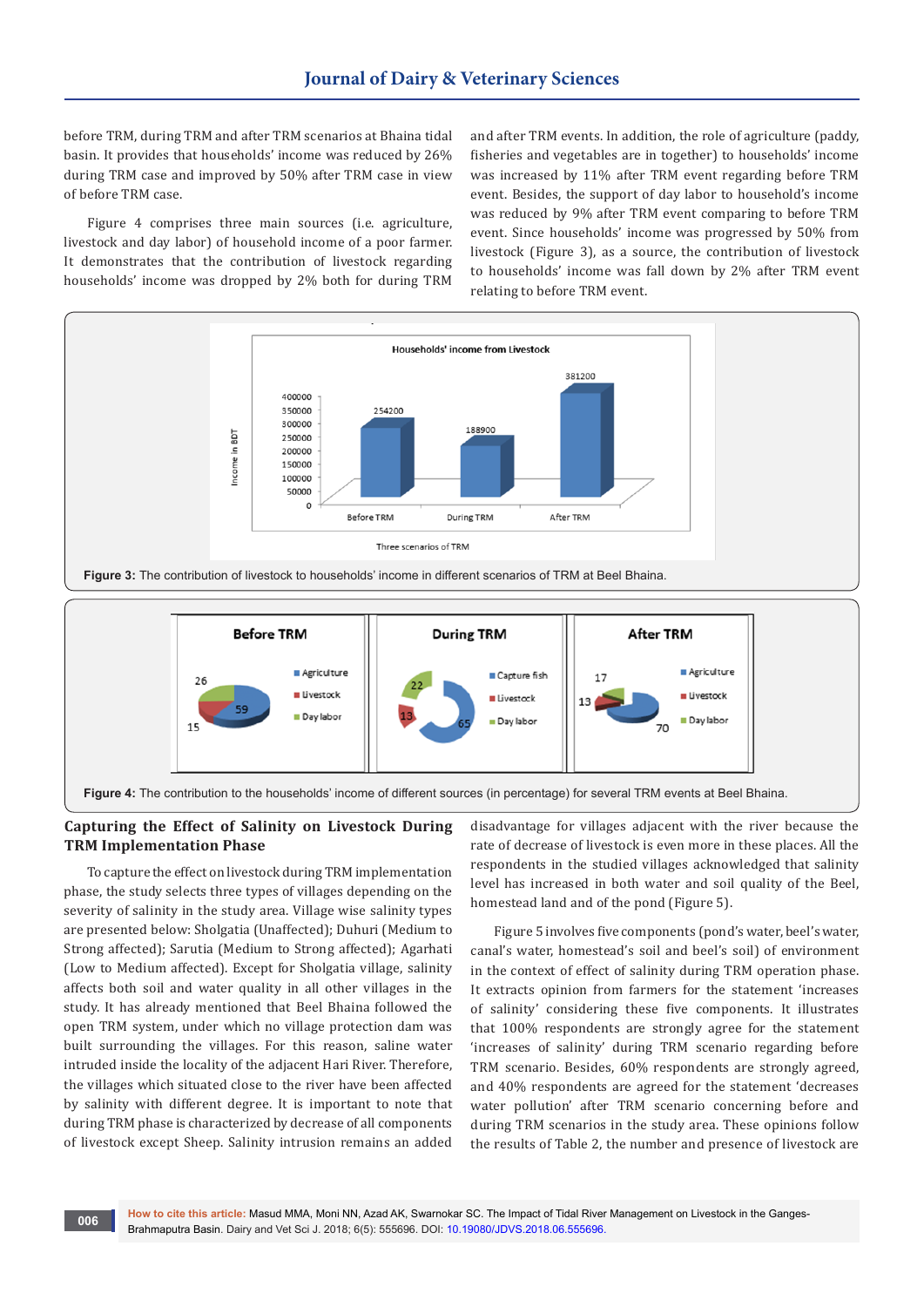reduced during TRM event due to scarcity of food and fodder and vanishing grazing land. In addition, rearing of livestock is developed after TRM event basis of improving accessibility of livestock to grazing land and availability of food and fodder by agricultural intensification at Bhaina tidal basin.



Table 4 below shows the impact of salinity on livestock during TRM implementation phase. Greatest difference between the two-time period (before and during TRM) has been exhibited in case of duck, followed by hen, goat and cow in Duhuri village. Except Sholgatia village, duck is the most affected species during TRM phase for all the cases followed by hen, cow and goat. There

was no duck found at Duhuri village. Furthermore, duck was declined by 50% more at Sarutia and Agarhati villages at this time. Therefore, it is evident from the study that salinity has a negative implication both in number and persistence of livestock at these villages.

| Name of the Village                   | <b>Different TRM</b> | Hen | Duck         | Goose          | Goat | Sheep        | Cow |
|---------------------------------------|----------------------|-----|--------------|----------------|------|--------------|-----|
|                                       | Before TRM           | 66  | 50           | 2              | 34   | $\mathbf{0}$ | 21  |
| Duhuri (Medium to Strongly Affected)  | During TRM           | 34  | $\mathbf{0}$ | $\mathbf{0}$   | 11   | $\mathbf{0}$ | 10  |
|                                       | After TRM            | 115 | 125          | 9              | 49   | 7            | 21  |
|                                       | Before TRM           | 57  | 115          | 11             | 18   | $\mathbf{0}$ | 15  |
| Sarutia (Medium to Strongly Affected) | During TRM           | 15  | 28           | 13             | 10   | $\mathbf{0}$ | 10  |
|                                       | After TRM            | 93  | 134          | 14             | 32   | 7            | 25  |
|                                       | Before TRM           | 51  | 196          | $\overline{4}$ | 4    | $\mathbf{0}$ | 107 |
| Agarhati (Low to Medium Affected)     | During TRM           | 25  | 79           | $\Omega$       | 7    | $\Omega$     | 78  |
|                                       | After TRM            | 75  | 183          | $\mathbf{0}$   | 11   | $\mathbf{0}$ | 165 |
|                                       | Before TRM           | 61  | 108          | $\Omega$       | 40   | 6            | 45  |
| Sholgatia (Unaffected)                | During TRM           | 61  | 130          | $\Omega$       | 43   | 9            | 47  |
|                                       | After TRM            | 95  | 162          | $\mathbf{0}$   | 70   | 10           | 63  |

**Table 4:** Changes in the livestock of three TRM phases at Beel Bhaina.

Field survey demonstrates that goose (found in 3 villages out of 4) and sheep (found in 1 village out of 4) were rare livestock species at Bhaina tidal basin for before TRM case. Goose was further reduced and found in 1 village out of 4 villages during TRM operation case.In addition, goose (found in 2 villages out of 4) and sheep (found in 3 villages out of 4) were progressed in number and presence during TRM implementation phase after TRM case considering before TRM case. Moreover, hen was plunged by 60% more at Sarutia village and 50% at Duhuri and Agarhati villages during TRM event matching to before TRM event. From before TRM event to during TRM event, goat was decreased by 50% more at Duhuri village and 50% less at Sarutia village but increased by 50% more at Agarhati village. Furthermore, cow was dropped by 50% more at Duhuri village

and 30% more at Sarutia and Agarhati villages during TRM phase comparing to before TRM phase. Although all livestock species were decreased (exception for goose at Sarutia and goat at Agarhat villages) during TRM implementation case due to salinity these were increased both in number and survival after TRM implementation case (removal of saline effect) bearing in mind before TRM case.

#### **Conclusion**

Nature governs the people and people understand the nature well. Peoples' livelihood in the Ganges-Brahmaputra basin is closely linked with natural resource, environmental features and the processes continuing from generation to generation. TRM comes to light as people's traditional wisdom for coastal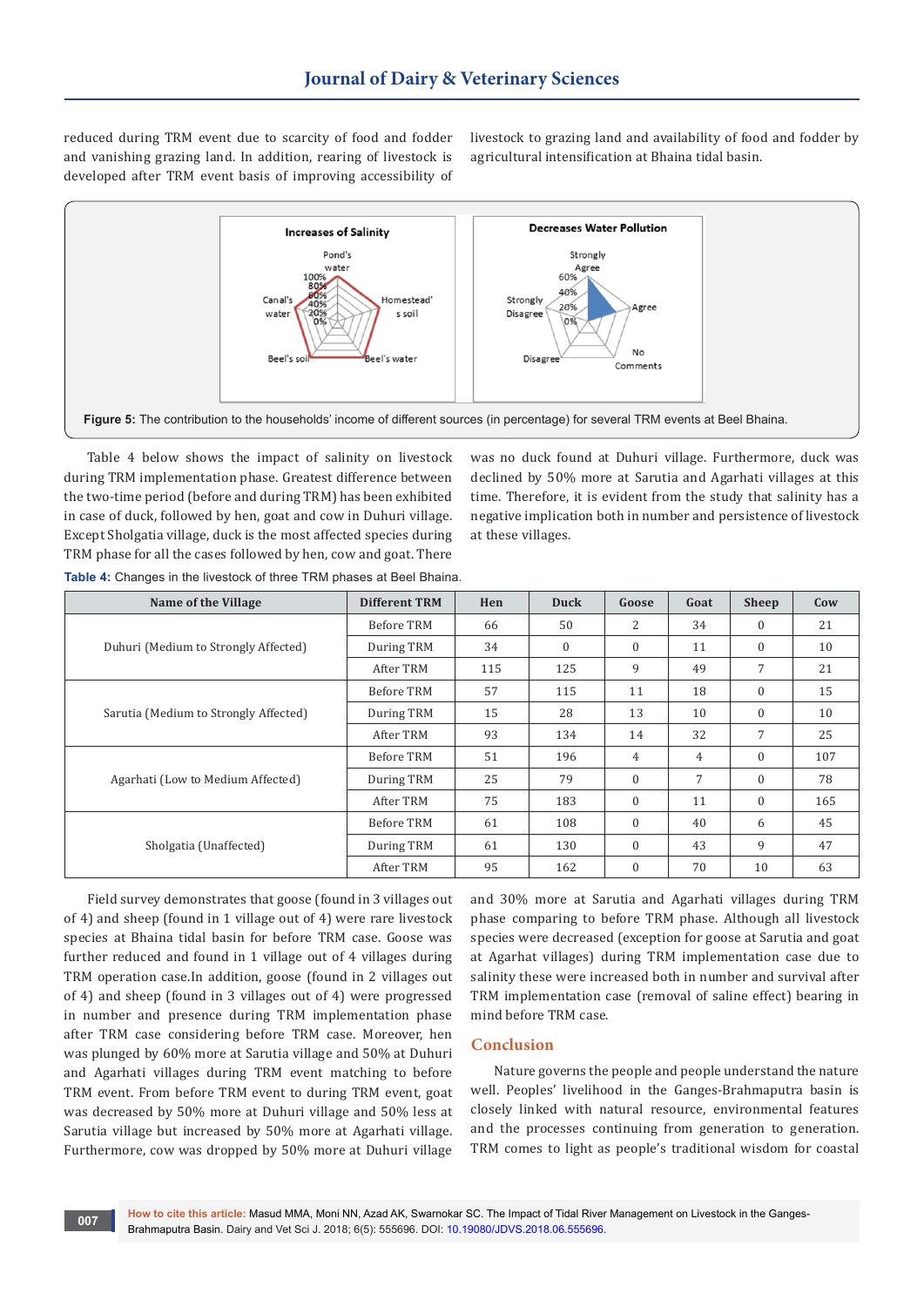river basin management. When number of governmental and non-governmental bodies failed to manage costal land and water regime then Tidal River Management (TRM) seem to be an effective and sustainable way to reform the coastal dynamics. TRM has some socio-ecological impact on coastal livelihood where impact on livestock and the generated income level before, during and after TRM are a vital part of rangeland management. The study found that water-logging condition exerts negative impact on livestock. Likewise, TRM operational period limits the scope of animal husbandry and the income generated from livestock rearing thereby.

In both cases, it was due to the scarcity of food and fodder sources and damaging grazing land, which must need attention for providing substitute option for rearing livestock and generating alternative income and protein sources to pastoral community. However, it has been found that after TRM phase generates more scope for livestock rearing due to intensification of agricultural activities and increasing homestead vegetation. Notwithstanding the fact, this paper does not include egg, milk and meat production, and technological improvement and accessibility to livestock as the alternative way to assess the impact. The findings from this study support policy makers to take effective decision for the improvement of livestock and other ecosystem services to rural community in the context of water resources management in coastal region. This research encourages further researches to link TRM with livestock, fisheries, agriculture, forest, biodiversity and other income generating activities to households for sustainable pastoral livelihood to achieve sustainable development goals.

#### **References**

- 1. Lardy G, Stoltenhow C, Johnson R (2008) Livestock and Water. North Dakota State University, Fargo, North Dakota, USA.
- 2. Lynch R (2012) A guide to managing and restoring wetlands in Western Australia Livestock. Managing wetlands. Australia.
- 3. Steinfeld H, Gerber P, Wassenaar T, Castel V, Rosales M, et al. (2006) Livestock ́s long shadow. Environmental issues and options. FAO. Rome, Italy.
- 4. [Chapagain AK, Hoekstra AY \(2003\) Virtual water flows between](http://www.ayhoekstra.nl/pubs/Report13.pdf)  [nations in relation to trade in livestock and livestock products. Value](http://www.ayhoekstra.nl/pubs/Report13.pdf)  [of Water Research Report Series No 13. Institute for Water Education,](http://www.ayhoekstra.nl/pubs/Report13.pdf)  [UNESCO-IHE. Delft Netherlands.](http://www.ayhoekstra.nl/pubs/Report13.pdf)
- 5. Nyachieo J (2016) Promising practices in supporting management of water resources in pastoral areas. Agriculture and Food Security Network, Australia.
- 6. Islam SMD, Bhuiyan MAH, Ramanathan AL (2015) Climate change impacts and vulnerability assessment in coastal region of Bangladesh: A case study on ShyamnagarUpazila of Satkhira district. Journal of Climate Change 1(1,2): 37-45.
- 7. [Islam SN \(2016\) Deltaic floodplain development and wetland](https://link.springer.com/article/10.1007/s40899-016-0047-6)  [ecosystem management in Ganges-Brahmaputra-Meghna River Delta](https://link.springer.com/article/10.1007/s40899-016-0047-6)  [in Bangladesh. Sustainable Water Resources Management 2\(3\): 237-](https://link.springer.com/article/10.1007/s40899-016-0047-6) [256.](https://link.springer.com/article/10.1007/s40899-016-0047-6)
- 8. Van Laarhoven J, Scholz G, Phipps L, Favier D (2004) A river management plan for the Light Catchment.
- 9. Cadoret A (2009) Conflict dynamics in coastal zones: a perspective using the example of Languedoc-Rousillon (France) Journal of coastal conservation 13(2-3): 151.
- 10. [Miah G, Bari N, Rahman A \(2010\) Resource degradation and livelihood](https://link.springer.com/article/10.1007/s11707-010-0126-1)  [in the coastal region of Bangladesh. Frontiers of Earth Science in China](https://link.springer.com/article/10.1007/s11707-010-0126-1)  [4\(4\): 427-437.](https://link.springer.com/article/10.1007/s11707-010-0126-1)
- 11. Cooke GD, Welch EB, Peterson S, Nichols SA (2016) Restoration and management of lakes and reservoirs. CRC press, USA.
- 12. Datta DK, Ghosh PK (2015) Groundwater of the municipalities of southwestern coastal Bangladesh. Surface and Sub-surface Water in Asia: Issues and Perspectives pp. 120-145.
- 13. Gain AK, Benson D, Rahman R, Datta DK, Rouillard JJ (2017) Tidal [river management in the south west Ganges-Brahmaputra delta](https://www.sciencedirect.com/science/article/pii/S1462901116309236)  [in Bangladesh: moving towards a transdisciplinary approach?](https://www.sciencedirect.com/science/article/pii/S1462901116309236)  [Environmental Science and Policy 75: 111-120.](https://www.sciencedirect.com/science/article/pii/S1462901116309236)
- 14. Haider MZ, Moni NN (2008) Consequences of Water-logging: A Study on the Southwest Region of Bangladesh. Plan Plus 5(1): 26-40.
- 15. Rahman S, Rahman SH, Ullah MW (2000) Assessment of Water-logging extent using RS and GIS techniques and its possible remedial measures at the Kopotaksho basin area, Bangladesh.
- 16. Masud MMA, Moni NN, Azad AK (2014) Impacts of Water-logging on Biodiversity - Study on Southwestern Region of Bangladesh. IOSR Journal of Environmental Science, Toxicology and Food Technology 8(9): 20-27.
- 17. BRS (2001) Environmental Factors Affecting Australia's Livestock Industries. A BRS report for Meat and Livestock Australia, Bureau of Rural Sciences (BRS), Australia.
- 18. Tutu AA (2005) River Management in Bangladesh: a People's Initiative to Solve Water-logging, Coastal Development Partnership (CDP), Khulna, Bangladesh, Participatory Learning and Action 51: 117-123.
- 19. Dewan C (2012) Review of the historical evolution of policies and institutions of community-based management in coastal Bangladesh, G3: Water Governance and Community Based Management, IWMI (International Water Management Institute).
- 20. Masud MMA, Moni NN, Azadi H, Van Passel S (2018)Sustainability impacts of tidal river management: Towards a conceptual framework, Ecological Indicators 85: 451-467.
- 21. Amir MSII, Khan MSA, Khan, MMK, Rasul MG, Akram F (2013) Tidal river sediment management: a case study in Southwestern Bangladesh. Int Journal of Civil Science and Engin, World Academy of Science, Engineering and Technology 7(3): 861-871.
- 22. Paul A, Nath B, Abbas MR (2013) Tidal River Management (TRM) and its implication in disaster management: A geospatial study on Hari-Teka river basin, Jessore, Bangladesh. International Journal of Geomatics and Geosciences 4(1): 125.
- 23. Nassef M, Ludi E (2012) Providing and managing water in Ethiopia's pastoral regions: lessons learned over the past 40 years. Addis Ababa: Save the Children USA.
- 24. Edrish MB, Yeasmin S, Rahman S (2017) Impact of Tidal River Management (TRM) On the Livelihood Pattern of Local People: A Case Study of Gaurighona Union, KeshabpurUpazilla, Jessore, Journal of Bangladesh Institute of Planners 9: 43-58.
- 25. Shampa, Pramanik IM (2012) Tidal River Management (TRM) for Selected Coastal Area of Bangladesh to Mitigate Drainage Congestion. International Journal of Scientific and Technology Research 1(5): 2277-8616.
- 26. Karim R, Mondal R (2017) Local Stakeholder Analysis of Tidal River Management (TRM) at BeelKapalia and the Implication of TRM as a Disaster Management Approach. Hydrology 5(1): 1.